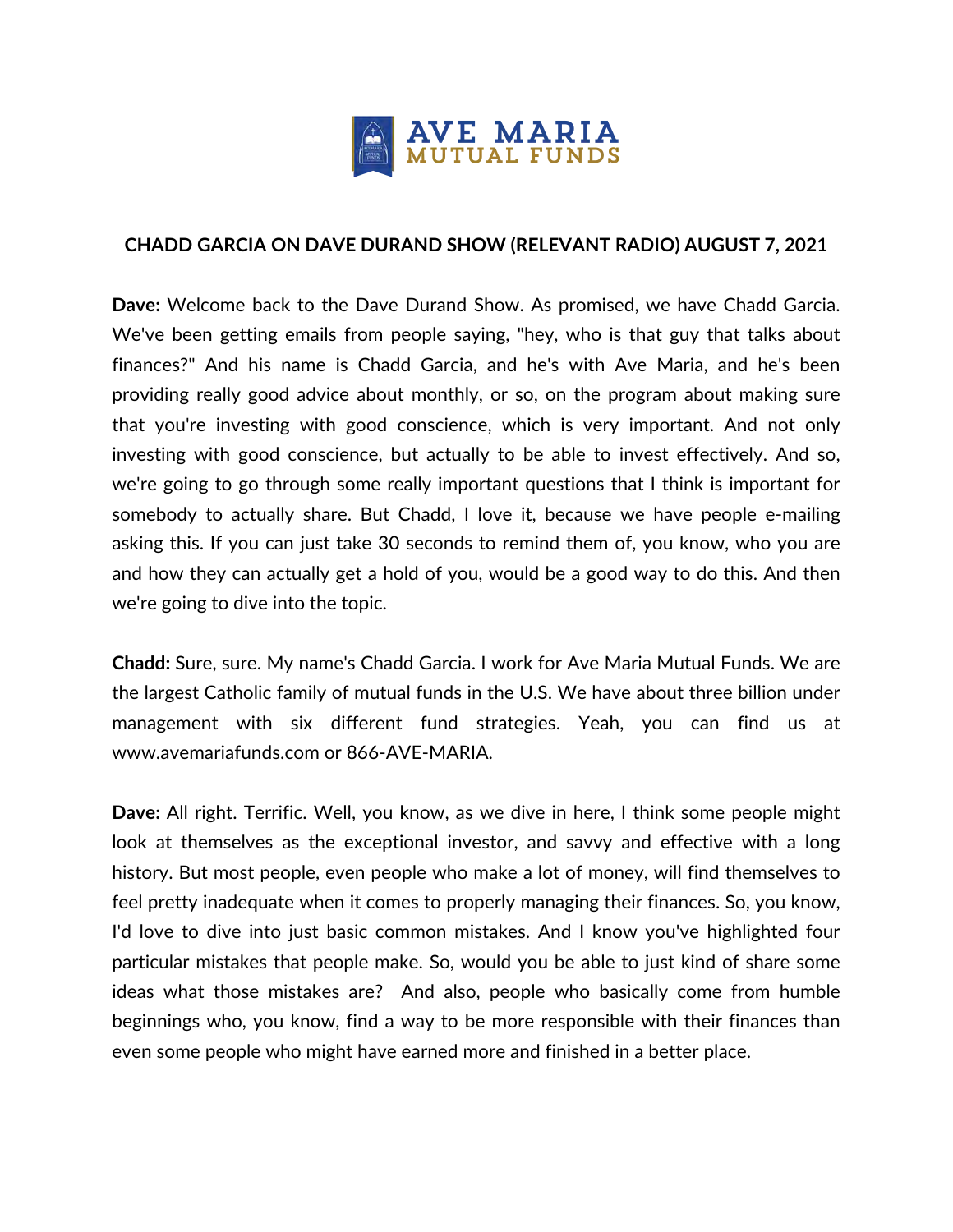**Chadd:** Right. Well, every now and then you hear a story in the news. I remember a couple of a secretary out of the Chicago area and a janitor, I believe, was out of New Hampshire or Vermont, and they lived very humble lives. And the toys in their life they passed, and they ended up leaving several millions of dollars to charity. And their neighbors and friends and family were surprised, because there were no outward signs of wealth. And then conversely, there's similar stories where you have somebody with an Ivy League education and they have high income jobs, and they can't control their impulses, and spend too much money and then, you know, end up bankrupt. And so, you know, what lessons can we take from the secretary in Chicago and the janitor in the Northeast and apply to ourselves, so, how do they amass such wealth? And I think, you know, one quick aside is that, you know, wealth is often hidden and not displayed. You know, the secretary and the janitor didn't have high incomes, but they paid themselves first and they invested throughout their entire lives. So, they let the power of compounding work for them. So, I think investors, you know, the first mistake an investor can make is not saving enough or, you know, not starting early. You really want the power of the compounding to work for you. Compounding being earnings on top of earnings.

**Dave:** Yeah, I want you to get into that a little bit more, I mean, just even if you could take, you know, an example of what that looks like over that period of time. A person makes an investment at whatever age, and we've seen a lot of these graphs and what that means. But it seems like every time you see that, it's pretty overwhelming with what comes back. Interestingly enough, though, because we're on Relevant Radio, it does make sense to interject something that I think is important. When you look at that person who has maybe the Ivy League background and doesn't have to be Ivy League, but a person who basically has the opportunity for prestige to be associated with either their education or their title or their power or the income that they have. And that person, not always, but sometimes, in fact, even quite often will finish life with less than somebody else who came from more modest terms. You know, there's a classic saying that you never see a U-Haul being towed behind a hearse, right? You can't take it with you. That's true. But at the same time, there's many good things you can do with it. And people who have this attachment to their prestige, that is an impulse that's very difficult. In other words, I need to buy this car, because if I have that car, that says the story of who I am. OK, I need to wear this label or have that kind of watch, because if I have it, it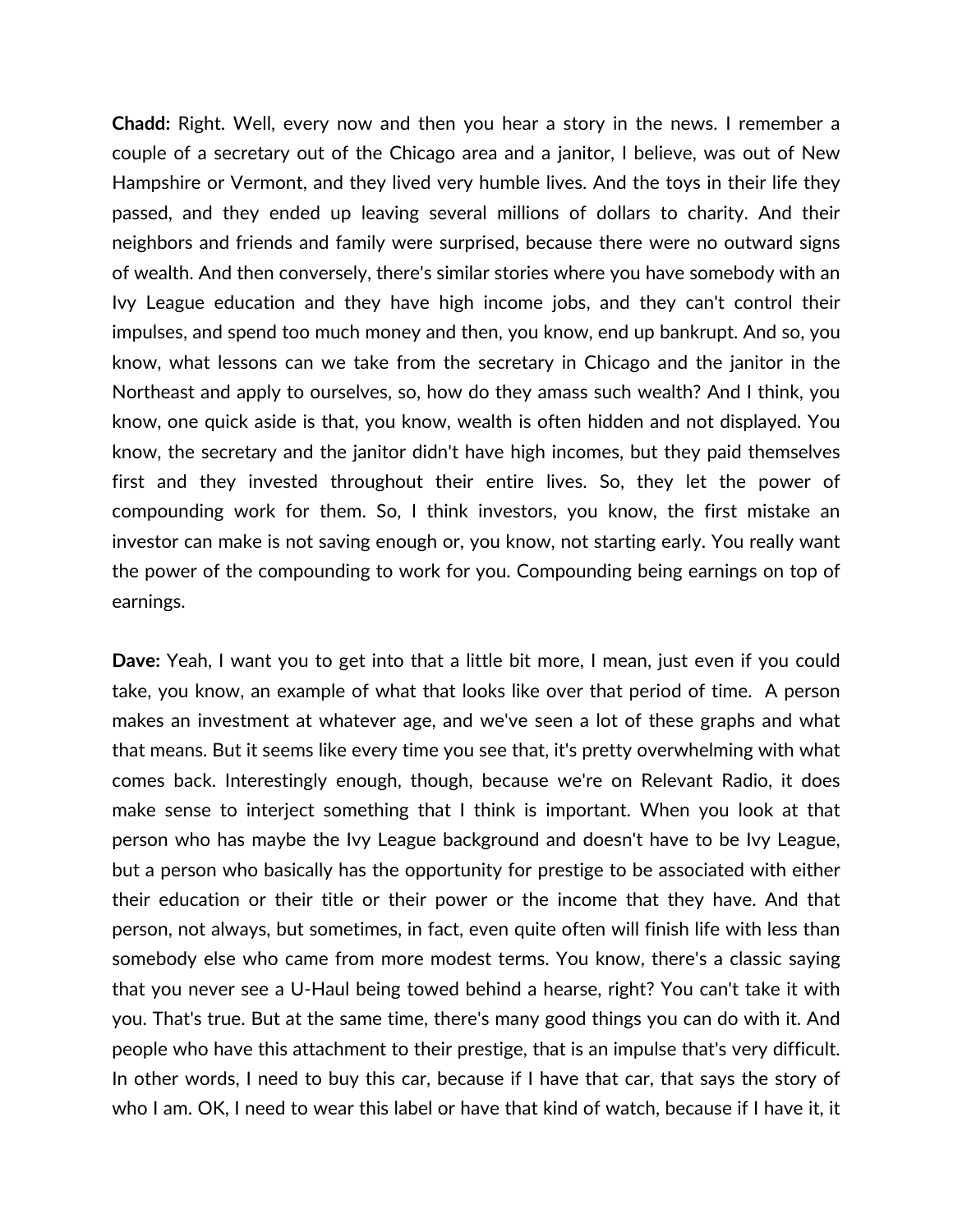means that I will be honored and respected the way that I should. And that's where I get my honor and respect. So, I'm going to hang on to this forever. And I will not be detached from it. Of course, Catholic teaching is, we need detachment. What does that mean? It means you can have that actual nice watch and that same car and wear that label, but not look at it as your identity, nor look at it as something that you need to retain in order to be who you are, and you would just never let it go. You've got to have this sort of thing. Or, that you would have that at the cost of not being able to be charitable to those people around you, to support others. In other words, it's all vain glory, right? So, there's this kind of important prudential virtue, justice-oriented type of thing that matters, I think, for a person, even before they enter into this idea of, you know, not saving enough or not beginning early enough. I would imagine, Chadd, that while most people are investing in your funds, you're not working with them directly as a financial adviser. You know, you would be at least, you know, in association, keenly aware of the fact that having high virtue helps an investor.

**Chadd:** Yeah, I would agree with that, because, I mean, go back to the secretary versus the Ivy Leaguer in the earlier examples. I mean, if you are able to control your impulses, then you're better able to start saving early and continue, you know, having a long investment history. So, you asked for some examples of what the power of compounding is. Well, if you make seven percent compounded in return for 30 years, you're going to end up with a little over seven times your money. If you extend that another decade, if you make a seven percent return over 40 years, you end up with 15 times your original investment - and that's not including if you invest every month, that's just on the starting principle. If you make a 20% return for 10 years, then that gets you to about six times your money. So, what it shows is that even with modest returns, you can have extraordinary results if your time horizon is long. And so, I know that when people start out earlier in their career, they're not making as much. And it may be harder to temper your impulses and to save. But usually the earlier you start, the better.

**Dave:** Yeah, it is an interesting thing too, I mean, a lot of people kind of imagine that "oh, if I had a windfall and I put it away, what do I get?" But is that really, is that idea of taking whatever portion you're able to, and even on a monthly basis, being able to put something new in, because of you? You know, let's just take a thousand dollars, for example, not monthly necessarily. Some people do it a month later. It depends on what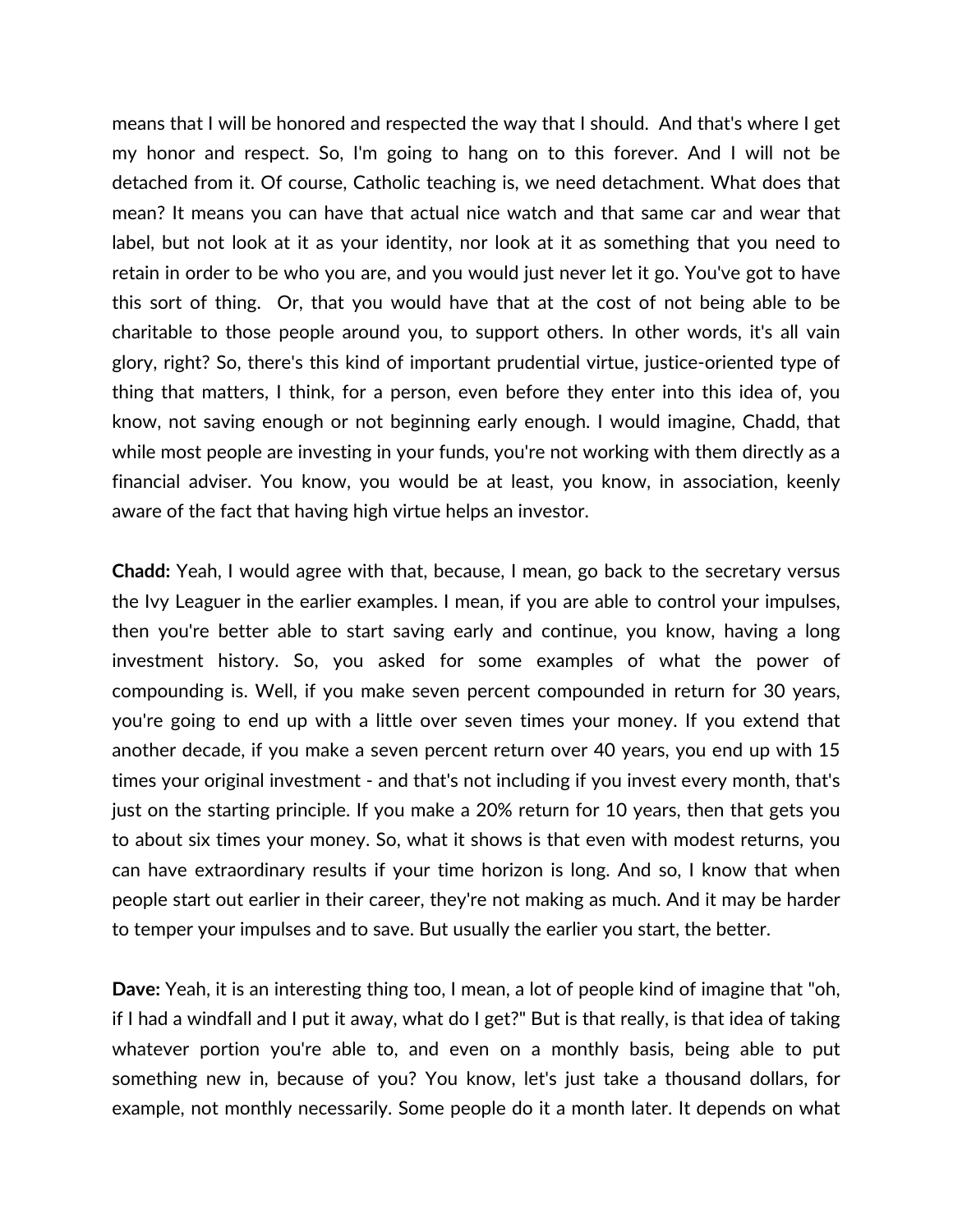their income levels are at - some more, some less, and some substantially less, you know, each to their own ability. Right. But people will think about that \$1,000 example and they'll say, "OK, we'll play that out, you know, 40 years, and I could get use of 20 times a return on that if you were at seven percent or something, in that ballpark. So, wow, that's twenty thousand dollars. Yes. Well, if you think about that, what if you did a few hundred dollars every single month? OK, and you take that two hundred dollars times that 20 times return every single month over a period of 10 years. In other words, we're talking about 120 deposits here, right? This idea that consistently doing this, of course, you get a bit of the classic dollar cost averaging effect, although, how does that affect a mutual fund?

**Chadd:** Just like it would any other.

**Dave:** Just like anything else?

**Chadd:** Yes, because an investor presumably would be putting their money in, you know, in increments, and then so the mutual fund is valued at the value of its holdings at each day. So, when new money comes in, it buys in at the at the asset value of the fund at the end of the day.

**Dave:** So, let's talk about mistake number two, Chadd. This this one this one is a big one, I think, for a lot of people. And, you know, it's being forced out of the game, et cetera. Talk more about how that gets in the way.

**Chadd:** Well, one of the cardinal rules of investing is to be able to survive. So, people that are forced out or are usually forced out for a couple of reasons. One, an investor is investing into speculative or risky investments, or they take on leverage, so they take on a loan based on the holdings of their portfolio in order to amplify the returns. And when you amplify your returns with leverage, you also amplify your risk. And so, if you have a large down draw in the market, you know, you may be forced to sell. So, you know, the mistake number two is, don't be forced out of the game. You know, be prudent in your investments.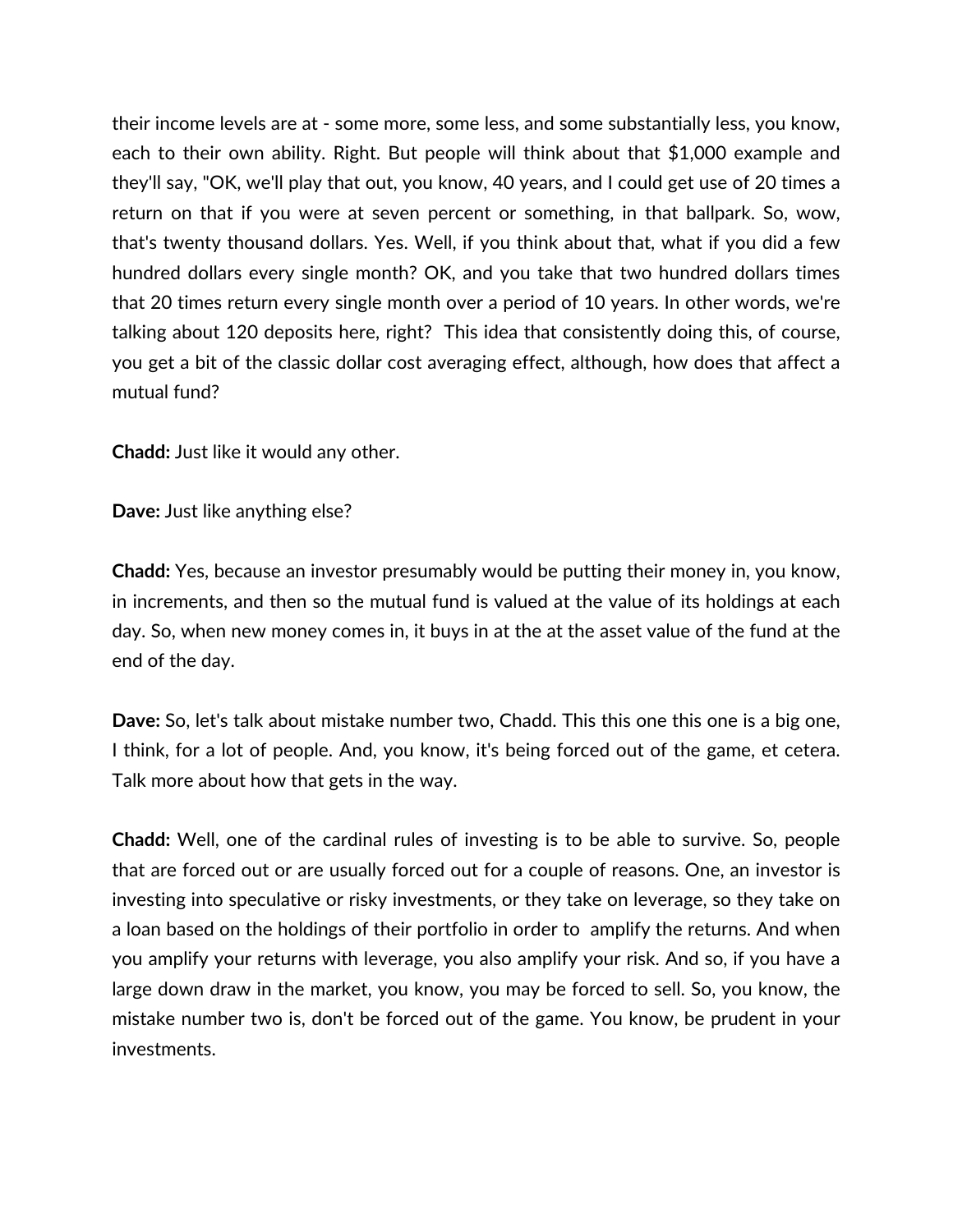**Dave:** Yeah, and, you know, there's, I think, a reverse side of that, where people feel as though they take such an over-conservative stance, that they never enter the game. And so, you know, we talk about on this show all the time, and Kevin, our producer, would tell you that, virtue is one of the things that comes out most. And of course, the bedrock of all virtues, at least it's the charioteer of the rest of the virtues, the cardinal virtues, is prudence, which is the mastery of decision making. And to know how much should I invest? How much should I not? And to be able to take action like that, really is an essential thing. So, it's an interesting thing how, you know, the topics that we talk about regarding leadership and everything else, they really come full circle and they land right here, even in this side of each one of our financial lives, which is really an essential part of being good stewards. So, we are onto mistake number three. Chadd, what would that be?

**Chadd:** Well, I think that your point was a pretty good segue into, that is, being too scared to be an investor. And so, mistake number three is selling at the bottom. So, if you if you have a big down draw on the market, and you know this is, of course, under the assumption that you're not going to need the money for a long time, you're a long-term saver, the mistake is selling at the bottom and not getting back in, or just selling in general. And, you know, this mistake I saw personally with my in-laws. Now this happened before I met them, but my father-in-law bought his farm in the early 80s when interest rates were high. So he was, you know, very frugal that the high interest rates forced him to start a second business. And then, you know, over the next couple of decades, he did quite well, where he had a sizeable nest egg to invest. And he got into the market right at the height of the tech bubble. And a couple of months after he got into the market, the market fell. He sold at the bottom, and he hadn't bought stocks for, you know, probably a decade and a half after the crash of the other tech, the tech market in early 2000s. They're lucky that they're in a nice place with their businesses and their farm. They accumulated a nice nest egg. They don't need the money, they can be long-term investors, in lieu of being in cash and being in annuities. My wife and I talked them into getting back into the market, which they did via some of our funds, as well as some index funds and a couple of individual stocks. The importance of holding in a down draw - continuing to invest if you're not going to need the money and you're a long-term investor. And when we had the crisis in 2020, when Covid first hit and there was a massive U.S. drawdown in the market, they held pretty firm. So, they learned the lesson.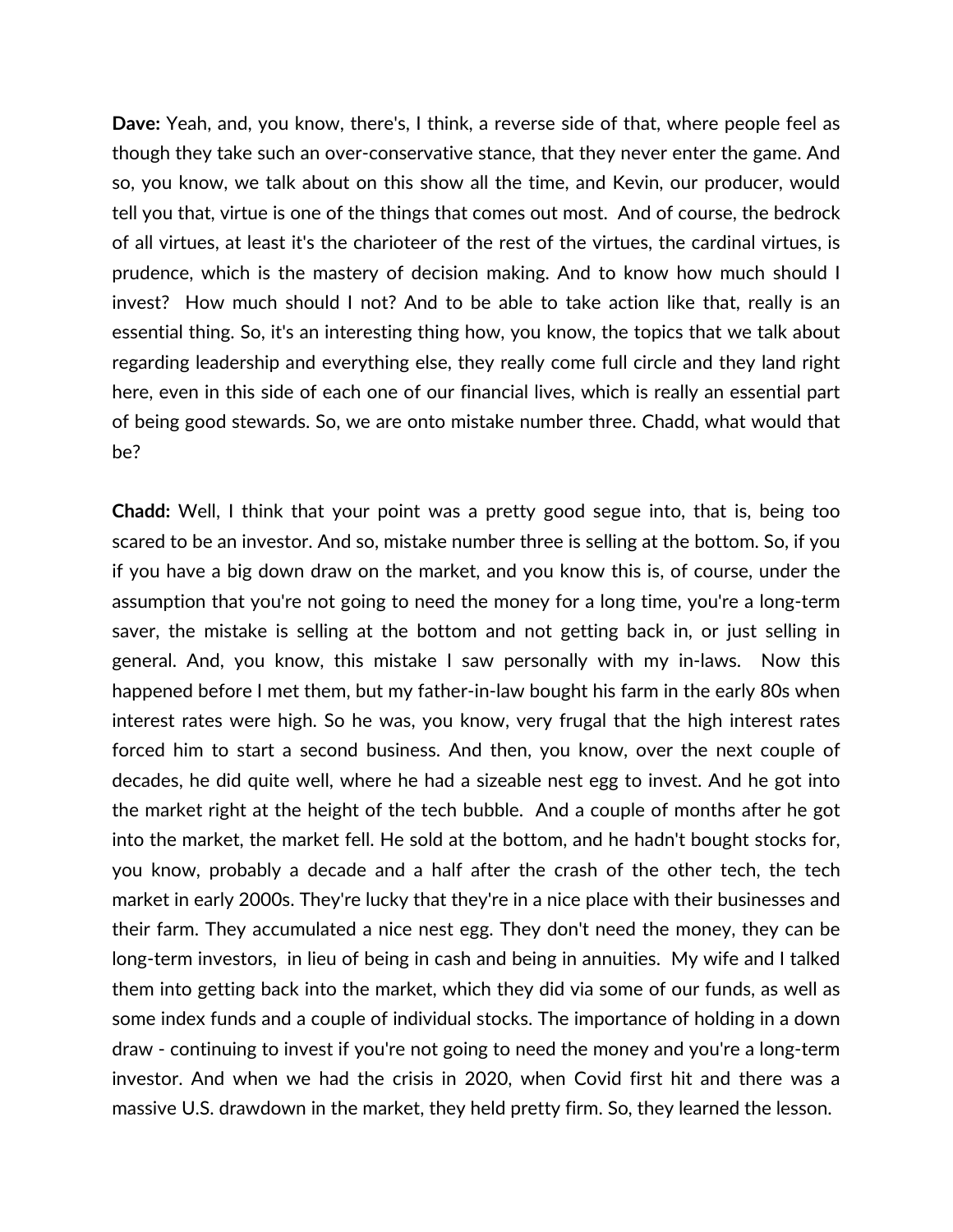**Dave:** Yeah. You know, it's an interesting thing, because there's a classic saying, you know, "buy low, sell high". But I notice in your notes, it's really more about not selling at the bottom. And I've heard this over the years, too, that really, it's more about don't sell low. In other words, if you're into dollar cost averaging, you know, you're just going to basically not try to time the market, you're going to consistently buy. It means that at times you will buy high. I've seen some statistics, too, where if people bought at the worst time, in other words, the high times of the market over and over and over again, and they just were consistent, they always did it and they never stopped, they didn't go sell, that they still accumulated pretty incredible wealth, as opposed to people trying to time the market. And I'm sure you're familiar with that sort of thing, but it just kind of stands out. Would you say, by the way, that it is much more about don't sell at the bottom as opposed to worrying too much about the buying side?

**Chadd:** Well, it depends on your strategy. If you're exposed to a general market or to a mutual fund, I think it's more about time in market as opposed to time in the market. Yes. So, the time that you spend in market's going to generate you more returns than trying to pick the best time to enter or exit. You know, with respect to individual stock investors like what we do here, I mean, I have some colleagues, you know, that run some other funds and they focus on - they take a value, what they call a value approach. So, they're looking to buy something that's worth a dollar for 50 cents. And then when it gets up to a dollar, they sell it, and they go on and look for the next one. In the Ave Maria Focused Fund and Ave Maria Growth Fund, which are the two funds that I'm closely, you know, most closely associated with and co-run, we look for companies that are going to grow their earnings over a long period of time and we worry about paying a reasonable price for them and then letting them grow their earnings for a long period of time.

**Dave:** Yeah, I mean, all that makes sense. I think, too, if a person, first of all, has the time to, you know, look at this on a regular basis, it's going to be a little bit different. When you put it in the hands of professionals like yourselves, and it's just like, "You know what? I'm going to send that check out every single month and it's going to be managed effectively. And I'm not going to sit there and get too worried or anxious looking at whether or not, you know, my stock market cap is red or green and what's happening